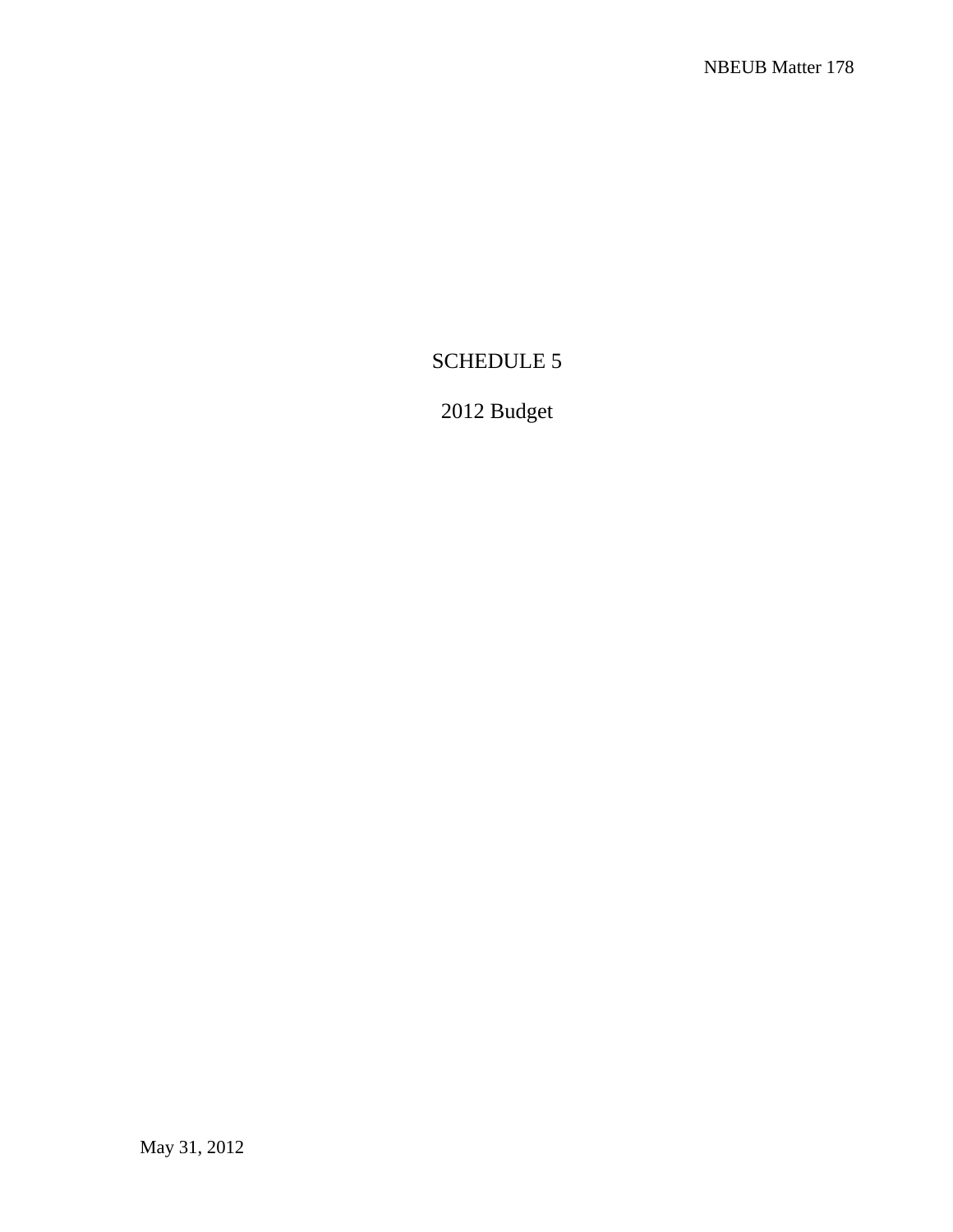**Enbridge Gas New Brunswick** Budget Balance Sheet for Regulatory Purposes As at December 31, 2012

(in thousands of dollars)

| <b>Assets</b>                                                                             |    | 2012    |
|-------------------------------------------------------------------------------------------|----|---------|
| <b>Regulated Assets</b>                                                                   |    |         |
| <b>Property, Plant and Equipment (Note 1)</b>                                             |    |         |
| Gas Distributor Plant in Service - Net (includes AFUDC capitalized during 2012 of \$53.2) | \$ | 186,574 |
| <b>Contruction Work In Progress - Gas Distributor Plant</b>                               |    | 1,661   |
| <b>Total Property, Plant &amp; Equipment</b>                                              |    | 188,235 |
| <b>Deferred Charges</b>                                                                   |    |         |
| Deferred Development Costs - Net (Note 2)                                                 |    | 584     |
| Development O&M Capitalized Costs - Net (Note 3)                                          |    | 101,368 |
| <b>Regulatory Deferral</b>                                                                |    | 187,399 |
| <b>Total Deferred Charges</b>                                                             |    | 289,351 |
| <b>Short Term Investments</b>                                                             |    | 2,963   |
| <b>Total Regulated Assets</b>                                                             |    | 480.549 |
| <b>Non-Ratebase Assets (Note 4)</b>                                                       |    | 26,297  |
| <b>Total Assets</b>                                                                       | S  | 506,846 |
|                                                                                           |    |         |
| <b>Liabilities and Partner's Equity</b>                                                   |    |         |
| <b>Partner's Equity</b>                                                                   | \$ | 218,846 |
| Long-term Advances from Associates and Affiliates (Note 5)                                |    | 262,150 |
| Non-Ratebase Liabilities (Note 6)                                                         |    | 25,850  |
| <b>Total Liabilities and Equity</b>                                                       | \$ | 506,846 |

**Rate Base for Regulatory Purposes** – Note 11 **Capital Structure for Regulatory Purposes** – Note 12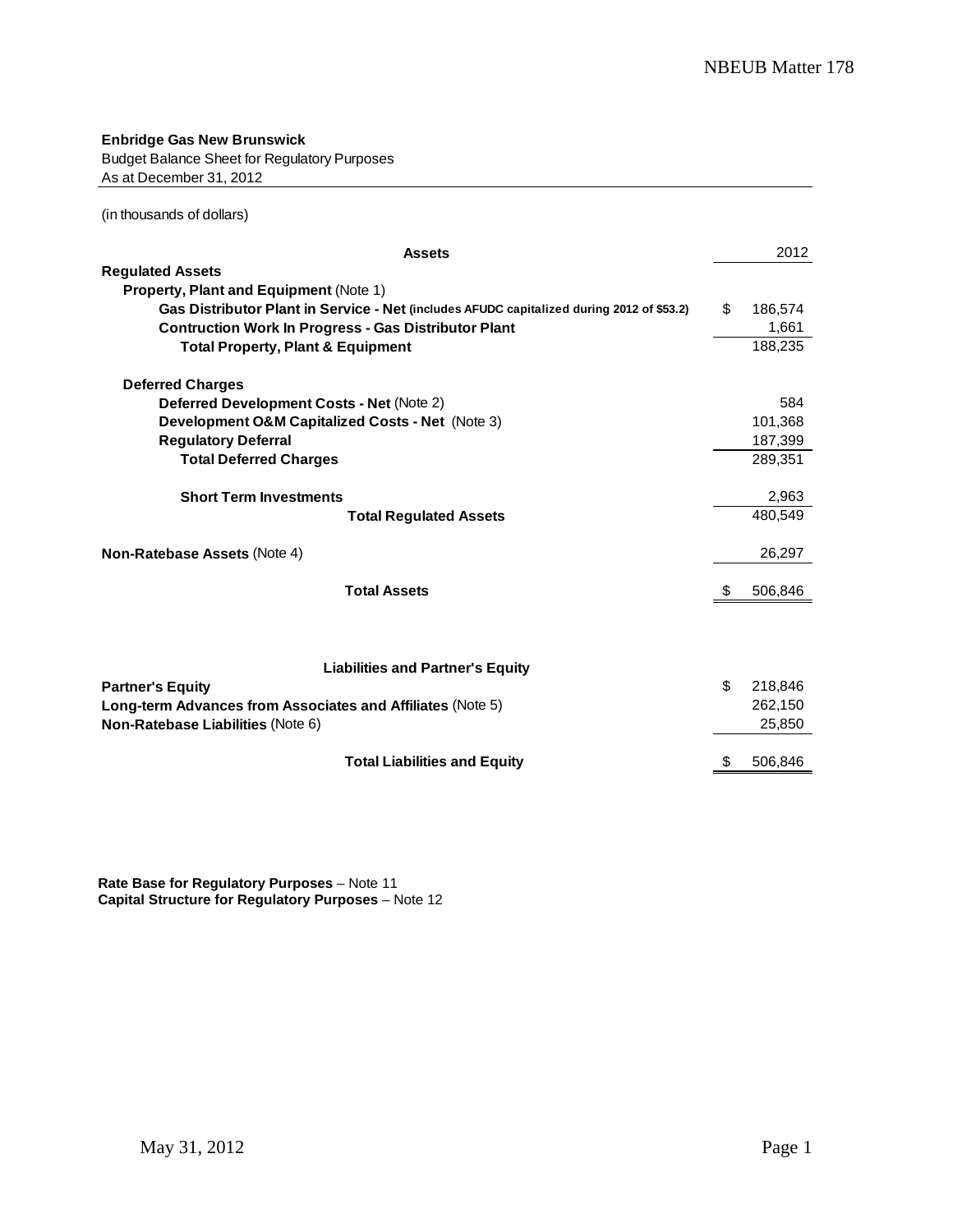## **Enbridge Gas New Brunswick**

Statement of Budgeted Income for Regulatory Purposes For the year ended December 31, 2012

(in thousands of dollars)

|                                                                                | 2012         |
|--------------------------------------------------------------------------------|--------------|
| <b>Revenue</b>                                                                 |              |
| <b>Operating Revenue (Note 7)</b>                                              |              |
| Gas distribution                                                               | \$<br>57,697 |
| <b>Miscellaneous</b>                                                           | 144          |
| <b>Allowance for Funds Used During Construction</b>                            | 53           |
|                                                                                | 57,894       |
| <b>Installation Services</b>                                                   |              |
| Revenue                                                                        | 1,947        |
| Cost of goods sold                                                             | (1,505)      |
|                                                                                | 442          |
| <b>Total Revenue</b>                                                           | 58,336       |
|                                                                                |              |
| <b>Expenses</b>                                                                |              |
| <b>Operating Expenses</b>                                                      |              |
| Operating and maintenance expenses (Note 8)                                    | 17,241       |
| Bad debt expense                                                               | 269          |
| Amortization of Property, Plant and Equipment                                  | 7,486        |
| <b>Municipal and Other Taxes</b>                                               | 1,317        |
|                                                                                |              |
| Interest on Amounts Due to Associates & Affiliates and Other Interest (Note 9) | 14,943       |
| <b>Amortization of Deferred Development Costs</b>                              | 2,990        |
| <b>Total Expenses</b>                                                          | 44,246       |
| Income before Extraordinary Items, Regulatory Deferral and Return on Rate Base | 14,090       |
|                                                                                |              |
| <b>Regulatory Deferral</b>                                                     | 8,549        |
| <b>Income before Tax</b>                                                       | \$<br>22,639 |
| Tax                                                                            |              |
|                                                                                |              |
| <b>Regulated Return on Equity (Note 10)</b>                                    | \$<br>22,639 |

**Details of Affiliate Transactions** – Note 13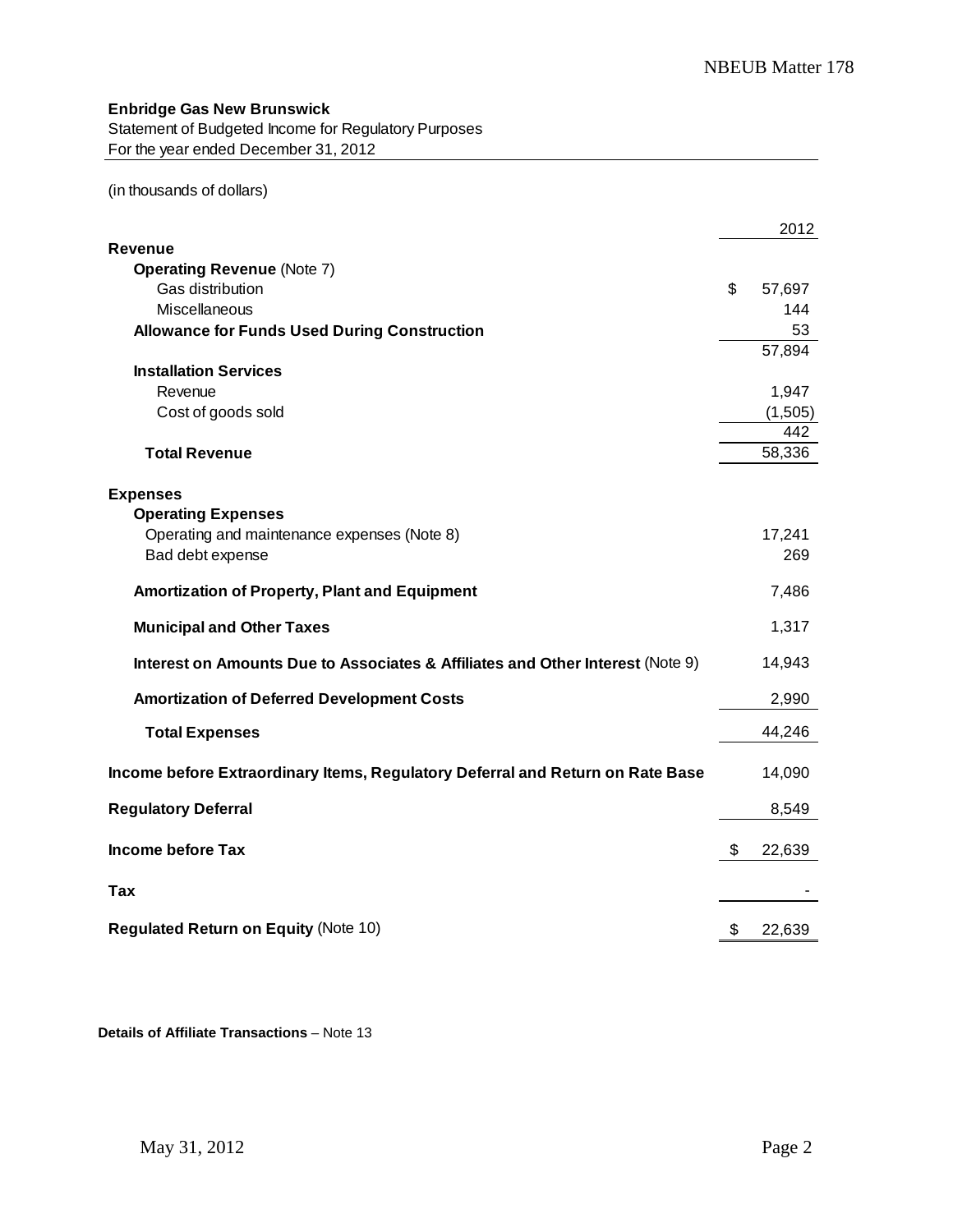Notes to 2012 Budgeted Regulatory Financial Results For the year ended December 31, 2012

# (in thousands of dollars)<br>Note 1 **Property, Pl**

**Property, Plant & Equipment** 

|                                   |               |                                    | 2012                     |                          |
|-----------------------------------|---------------|------------------------------------|--------------------------|--------------------------|
|                                   | Cost          | <b>Accumulated</b><br>Amortization | <b>Net Book</b><br>Value | Rates of<br>Amortization |
| Property, plant & equipment       |               |                                    |                          |                          |
| General plant                     |               |                                    |                          |                          |
| Computer hardware & software      | \$<br>1,430   | \$<br>(1, 230)                     | \$<br>200                | 28.80%                   |
| Tools and work equipment          | 3,944         | (2, 476)                           | 1,468                    | 5.30%                    |
| Office furniture and equipment    | 888           | (306)                              | 582                      | 4.40%                    |
| Transportation                    | 512           | (152)                              | 360                      | 11.80%                   |
| Communications                    | 1,727         | (479)                              | 1,248                    | 28.80%                   |
| Leasehold improvements            | 1,003         | (491)                              | 512                      | 1                        |
| Subtotal                          | 9,504         | (5, 134)                           | 4,370                    |                          |
| Distribution plant                |               |                                    |                          |                          |
| Land                              | 375           |                                    | 375                      |                          |
| Rights of way and easements       | 151           |                                    | 151                      |                          |
| <b>Distribution mains</b>         | 130,842       | (19,062)                           | 111,780                  | 2.43%                    |
| <b>Street services</b>            | 53,374        | (11, 012)                          | 42,362                   | 3.83%                    |
| Meters and regulators             | 21,734        | (4,306)                            | 17,428                   | 3.83%                    |
| <b>Stations</b>                   | 13,673        | (3, 565)                           | 10,108                   | 4.40%                    |
| Subtotal                          | 220,149       | (37, 945)                          | 182,204                  |                          |
| Total plant in service            | 229,653       | (43,079)                           | 186,574                  |                          |
| Construction work in progress     | 1,661         |                                    | 1,661                    |                          |
| Total property, plant & equipment | \$<br>231,314 | \$<br>(43,079)                     | \$<br>188,235            |                          |

**1 - Amortized over the term of the related leases.**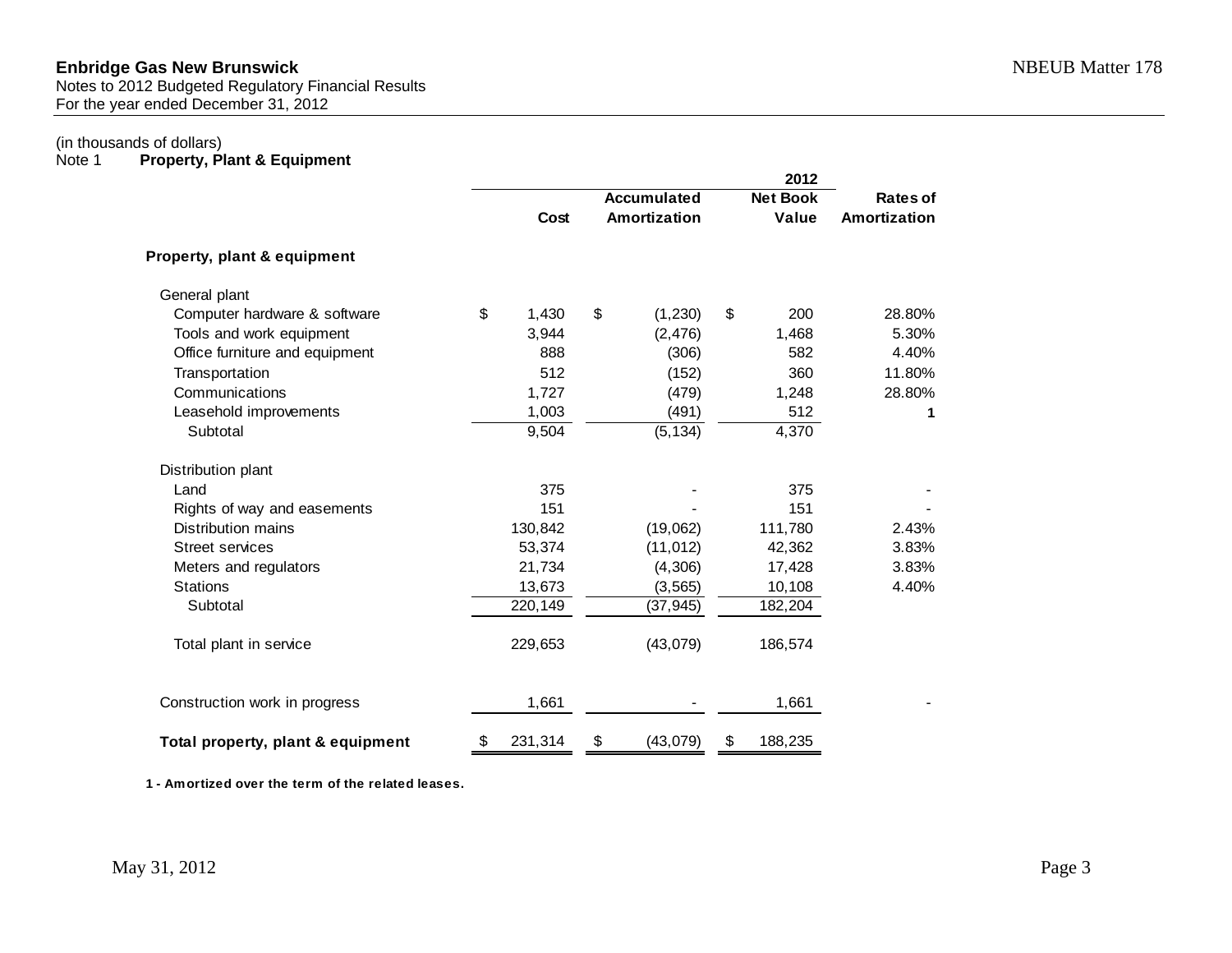### **Enbridge Gas New Brunswick** NBEUB Matter 178 Notes to 2012 Budgeted Regulatory Financial Results For the year ended December 31, 2012

# (in thousands of dollars)<br>Note 2 **Deferred De**

## Deferred Development Costs - Net

|                                          |    |                |                             | 2012                     |
|------------------------------------------|----|----------------|-----------------------------|--------------------------|
|                                          |    | Cost           | Accumulated<br>Amortization | <b>Net Book</b><br>Value |
| Franchise fee<br>Deferred carrying costs | \$ | 1.500<br>1,784 | \$<br>(1,025)<br>(1,675)    | \$<br>475<br>109         |
| Total deferred development costs, net    | S  | 3,284          | \$<br>(2,700)               | \$<br>584                |

## Note 3 **Development O&M Capitalized Costs - Net**

|                                              |      |         |   |                                    | 2012                     |  |
|----------------------------------------------|------|---------|---|------------------------------------|--------------------------|--|
|                                              |      | Cost    |   | <b>Accumulated</b><br>Amortization | <b>Net Book</b><br>Value |  |
| Development O&M capitalized costs            | S    | 126,158 | S | (24, 790)                          | 101,368                  |  |
| Total development O&M capitalized costs, net | - \$ | 126,158 | S | (24, 790)                          | 101,368                  |  |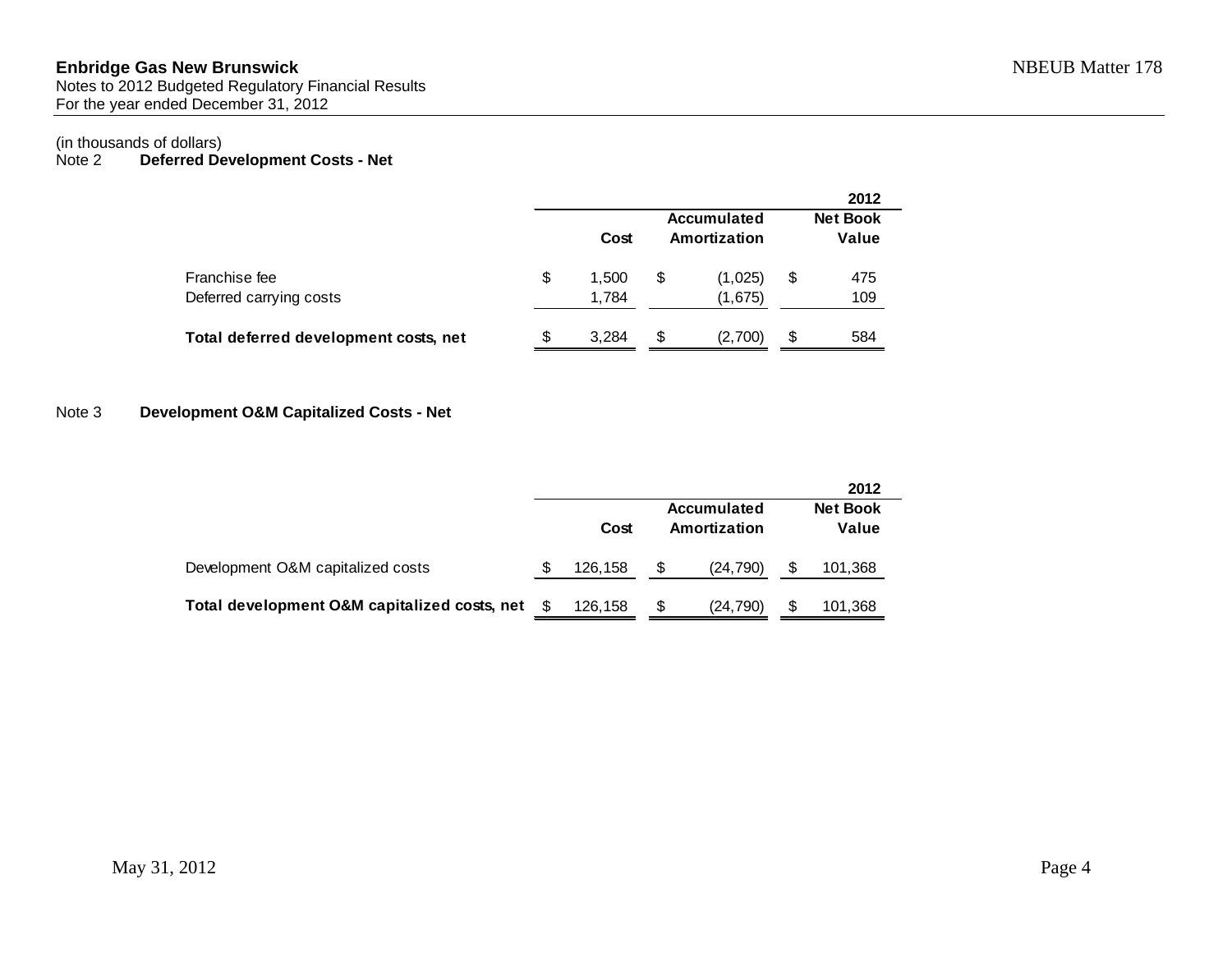Notes to 2012 Budgeted Regulatory Financial Results For the year ended December 31, 2012

## (in thousands of dollars)

Note 4 **Non-Ratebase Assets** 

|                                |   | 2012   |
|--------------------------------|---|--------|
| Cash, & Short Term Investments | S | 7.201  |
| Accounts Receivable            |   | 14,807 |
| Inventory                      |   | 4.289  |
|                                |   | 26.297 |

## Note 5 **Long-term Advances from Associates and Affiliates**

|                                |                   |                      |               |               | 2012<br><b>Cost of Debt</b> |           |
|--------------------------------|-------------------|----------------------|---------------|---------------|-----------------------------|-----------|
|                                | <b>Issue Date</b> | <b>Maturity Date</b> | <b>Amount</b> | Enbridge Inc. | <b>EGNB</b>                 | Regulated |
| <b>Promissory Note</b>         | 26-Jun-03         | 27-Jun-13            | 13,000        | 5.62%         | 6.96%                       | 6.62%     |
| <b>Promissory Note</b>         | 30-Dec-03         | 30-Dec-13            | 14,000        | 5.34%         | 7.14%                       | 6.34%     |
| Promissory Note                | 23-Mar-04         | 24-Mar-14            | 14,000        | 5.33%         | 6.69%                       | 6.33%     |
| <b>Promissory Note</b>         | 30-Nov-04         | 28-Nov-14            | 21,000        | 5.69%         | 6.95%                       | 6.69%     |
| Promissory Note                | 30-Mar-05         | 30-Mar-15            | 6,000         | 5.04%         | 6.93%                       | 6.04%     |
| <b>Promissory Note</b>         | 28-Dec-05         | 28-Dec-15            | 14,000        | 4.59%         | 6.53%                       | 5.59%     |
| <b>Promissory Note</b>         | 19-Dec-06         | 19-Dec-16            | 21,000        | 4.82%         | 6.52%                       | 5.82%     |
| <b>Promissory Note</b>         | 20-Dec-07         | 20-Dec-17            | 29,000        | 5.54%         | 5.85%                       | 6.54%     |
| <b>Promissory Note</b>         | 19-Dec-08         | 19-Dec-13            | 15,000        | 6.85%         | 7.85%                       | 7.85%     |
| Promissory Note                | 25-Jun-09         | 25-Jun-14            | 25,000        | 4.37%         | 5.37%                       | 5.37%     |
| Promissory Note                | 9-Dec-09          | 9-Dec-19             | 21,000        | 4.63%         | 5.63%                       | 5.63%     |
| Promissory Note                | 24-Aug-10         | 24-Aug-15            | 12,000        | 3.22%         | 4.22%                       | 4.22%     |
| Promissory Note                | 22-Sep-10         | 22-Sep-15            | 9,000         | 3.25%         | 4.25%                       | 4.25%     |
| Promissory Note                | 30-Jun-11         | 29-Jun-21            | 6,150         | 4.60%         | 5.60%                       | 5.60%     |
| <b>Promissory Note</b>         | 31-Jul-11         | 30-Jul-21            | 20,000        | 4.60%         | 5.60%                       | 5.60%     |
| Promissory Note                | 23-Aug-12         | 23-Aug-22            | 22,000        | 5.00%         | 6.00%                       | 6.00%     |
| Total long-term advances       |                   |                      |               |               |                             |           |
| from associates and affiliates |                   |                      | \$<br>262,150 | 5.04%         | 6.19%                       | 6.04%     |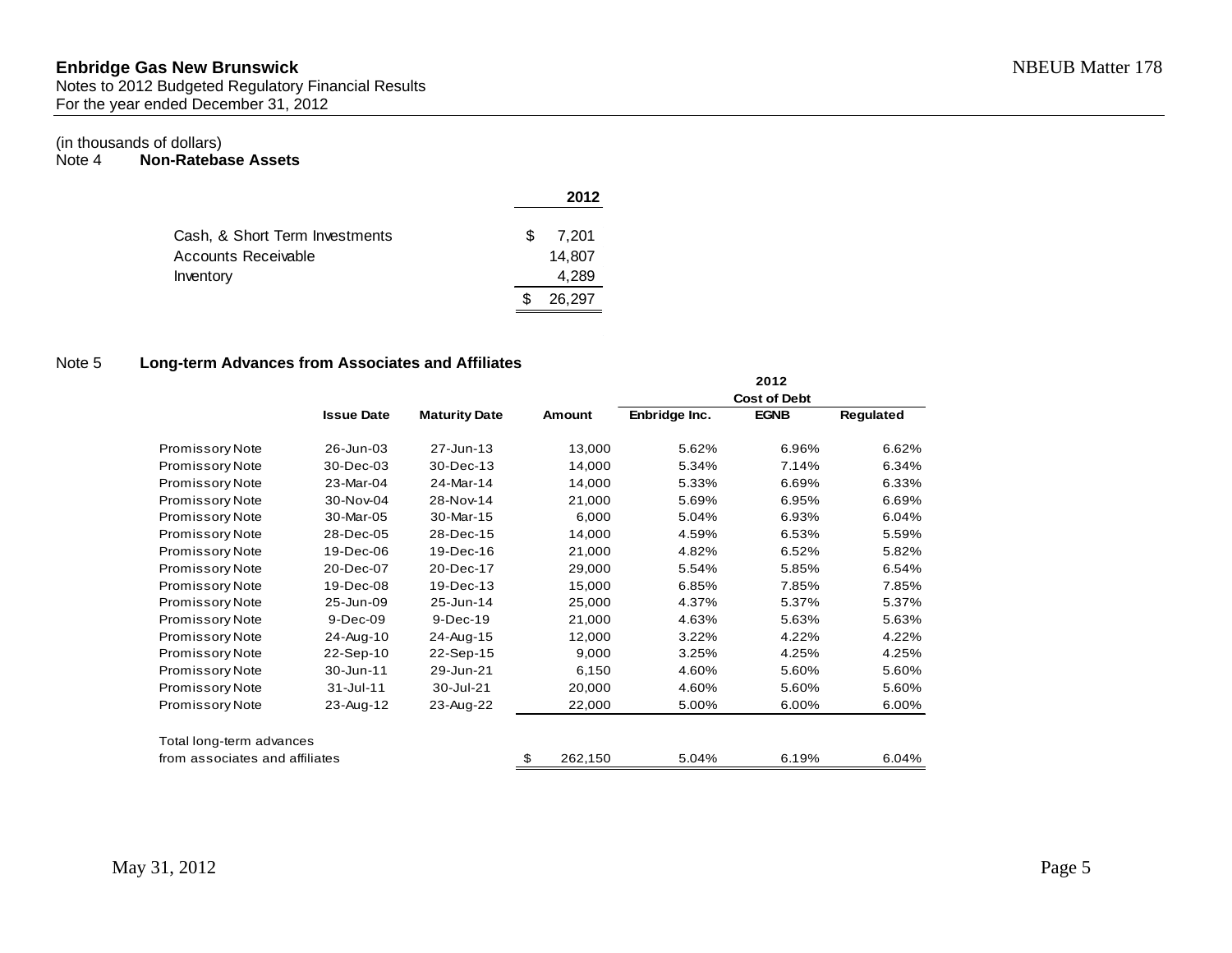Notes to 2012 Budgeted Regulatory Financial Results For the year ended December 31, 2012

## (in thousands of dollars)<br>Note 6 **Non-Ratebas**

**Non-Ratebase Liabilities** 

|                                                |    | 2012   |
|------------------------------------------------|----|--------|
| Short Term Indebtedness                        | S. |        |
| <b>Accounts Payable</b>                        |    | 23.522 |
| Long Term Deferred Post Employment Liabilities |    | 2.328  |
|                                                |    | 25.850 |

## Note 7 **Operating Revenue**

### a**. Gas Distribution**

|                                           | <b>Revenue</b> |        | <b>Customers Throughput</b><br>TJs |
|-------------------------------------------|----------------|--------|------------------------------------|
| Small general service (SGS)               | \$<br>14,098   | 10,485 | 1,010                              |
| General service (GS)                      | 15,995         | 1,486  | 1,122                              |
| Contract general service (CGS)            | 16,191         | 343    | 1,310                              |
| Contract large general service (CLGS-LFO) | 8.144          | 30     | 1.484                              |
| Contract large general service (CLGS-HFO) | 3,234          | 9      | 1,152                              |
| Contract large volume off peak (CLVOPS)   |                |        |                                    |
| Off peak service                          | 35             | 13     | 3                                  |
| Total                                     | 57,697         | 12.366 | 6,081                              |

1 Terajoule (TJ) = 1,000 Gigajoules (GJ)

**2012**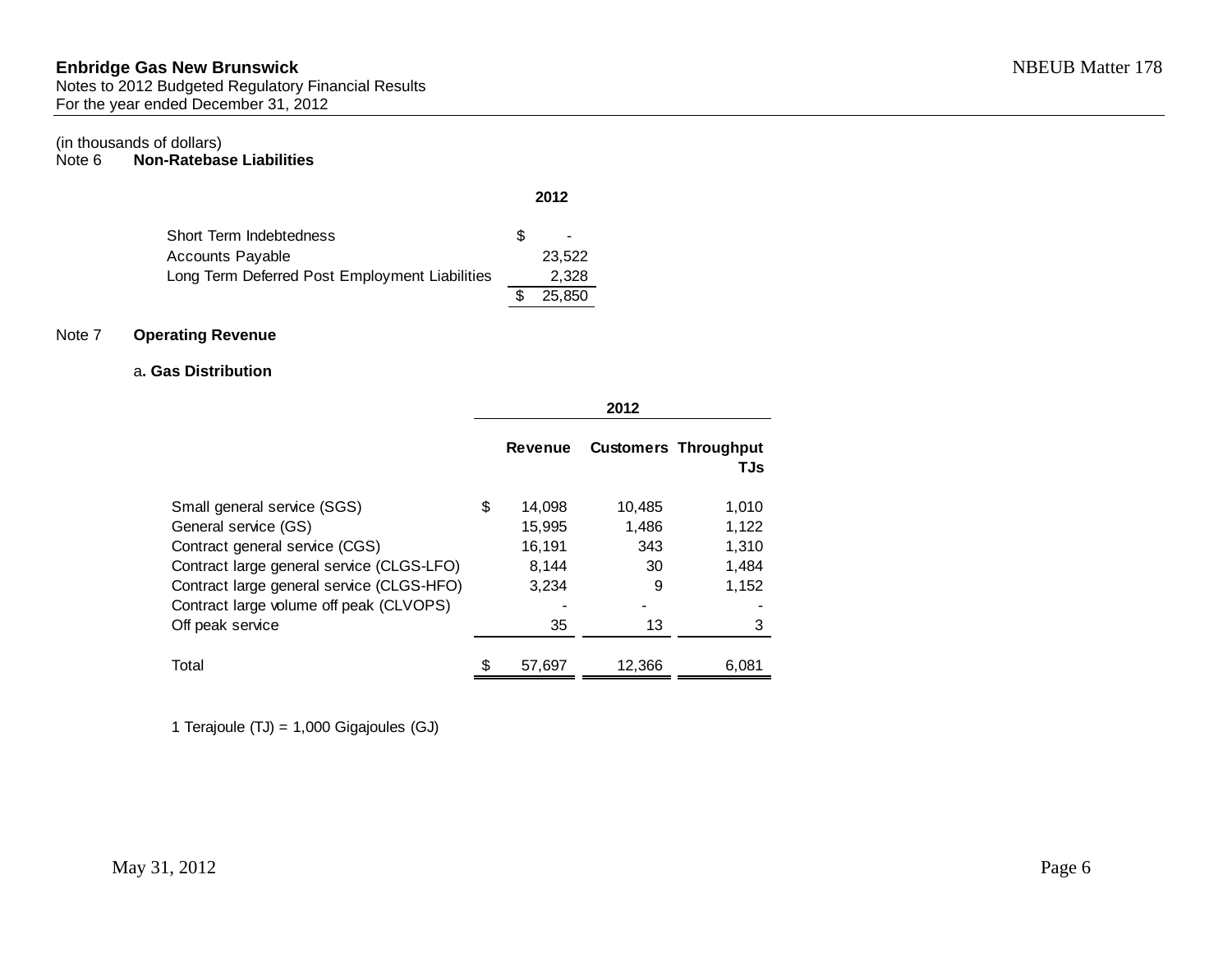## **Enbridge Gas New Brunswick** NBEUB Matter 178 Notes to 2012 Budgeted Regulatory Financial Results For the year ended December 31, 2012

# (in thousands of dollars)<br>Note  $7$  Operating Re

**Operating Revenue (continued)** 

## **b. Miscellaneous**

|                                                             |    | 2012     |
|-------------------------------------------------------------|----|----------|
| Agent billing and collection<br>Other miscellaneous revenue | S. | 138<br>6 |
| Total miscellaneous                                         | S. | 144      |

#### **Details of Agent Billing and Collection Revenues** (in dollars)

| (III GUILDIS)                              |               |
|--------------------------------------------|---------------|
|                                            | 2012          |
| Agent billing and collection               |               |
| Small general service (SGS)                | 110,936<br>S. |
| General service (GS)                       | 16,853        |
| Contract general service (CGS)             | 8,512         |
| Agent billing                              |               |
| Contract large general service (CLGS-LFO)  | 881           |
| Contract large general service (CLGS-HFO)  | 384           |
| Contract large volume service (CLVOPS)     |               |
| Off peak service (OPS)                     | 725           |
|                                            |               |
| Total agent billing and collection revenue | 138.291       |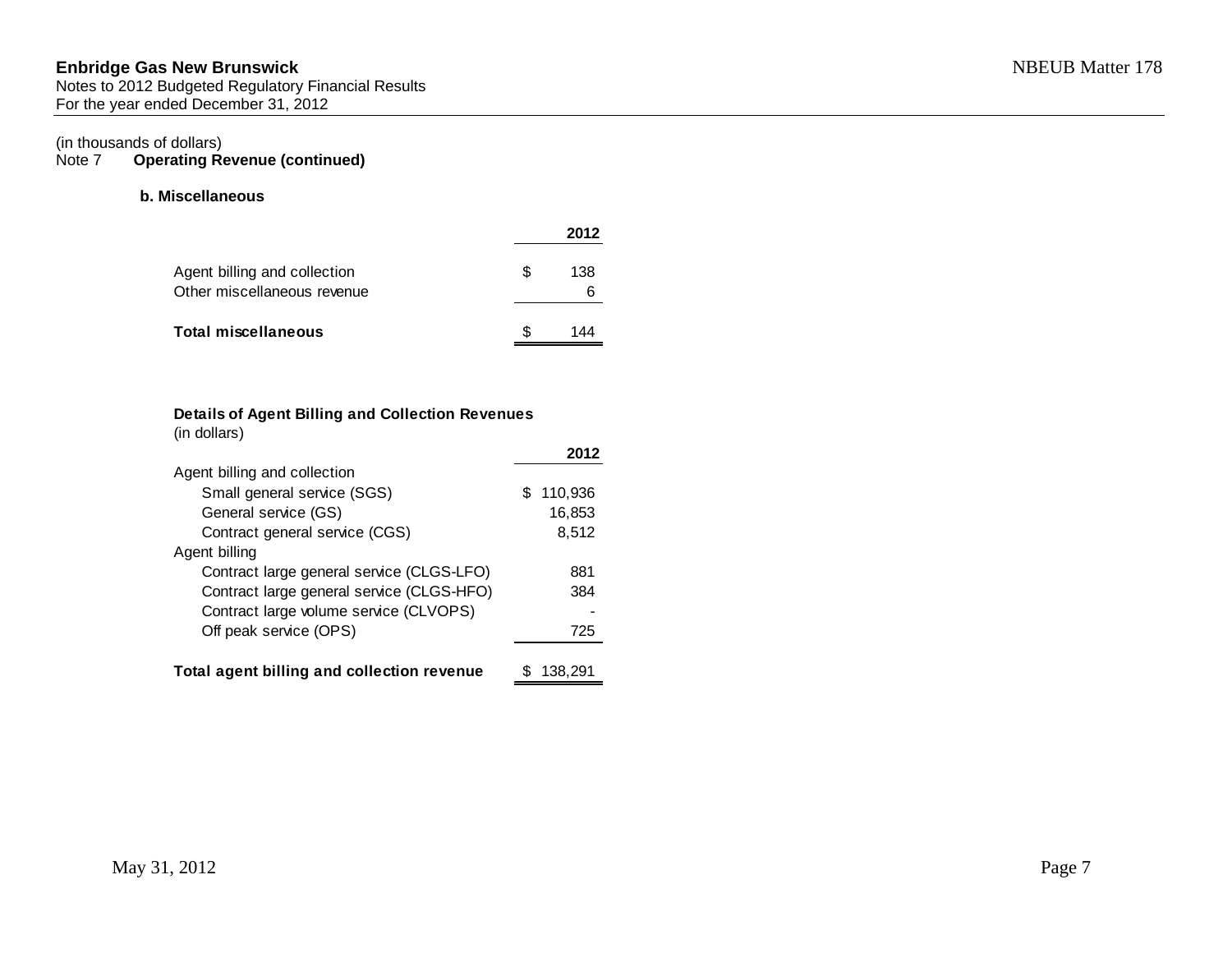Notes to 2012 Budgeted Regulatory Financial Results For the year ended December 31, 2012

## (in thousands of dollars)

## Note 8 **Operating and Maintenance Expenses**

|                                           | 2012         |
|-------------------------------------------|--------------|
|                                           |              |
| Corporate management                      | \$<br>1,247  |
| Corporate administration                  | 1,127        |
| Financial reporting                       | 715          |
| Information technology                    | 1,028        |
| Regulatory & upstream                     | 1,317        |
| Sales & marketing                         | 9,218        |
| Distribution & maintanance                | 6,438        |
| Customer care                             | 1,336        |
| Human resources                           | 2,168        |
| Gas transportation and related activities | 1,710        |
| Total                                     | 26,304       |
|                                           |              |
| <b>Capitalized to:</b>                    |              |
| Property, plant & equipment               | 9,063        |
| Development O&M capitalized costs         |              |
|                                           |              |
| <b>Total capitalized</b>                  | 9,063        |
| Total                                     | \$<br>17,241 |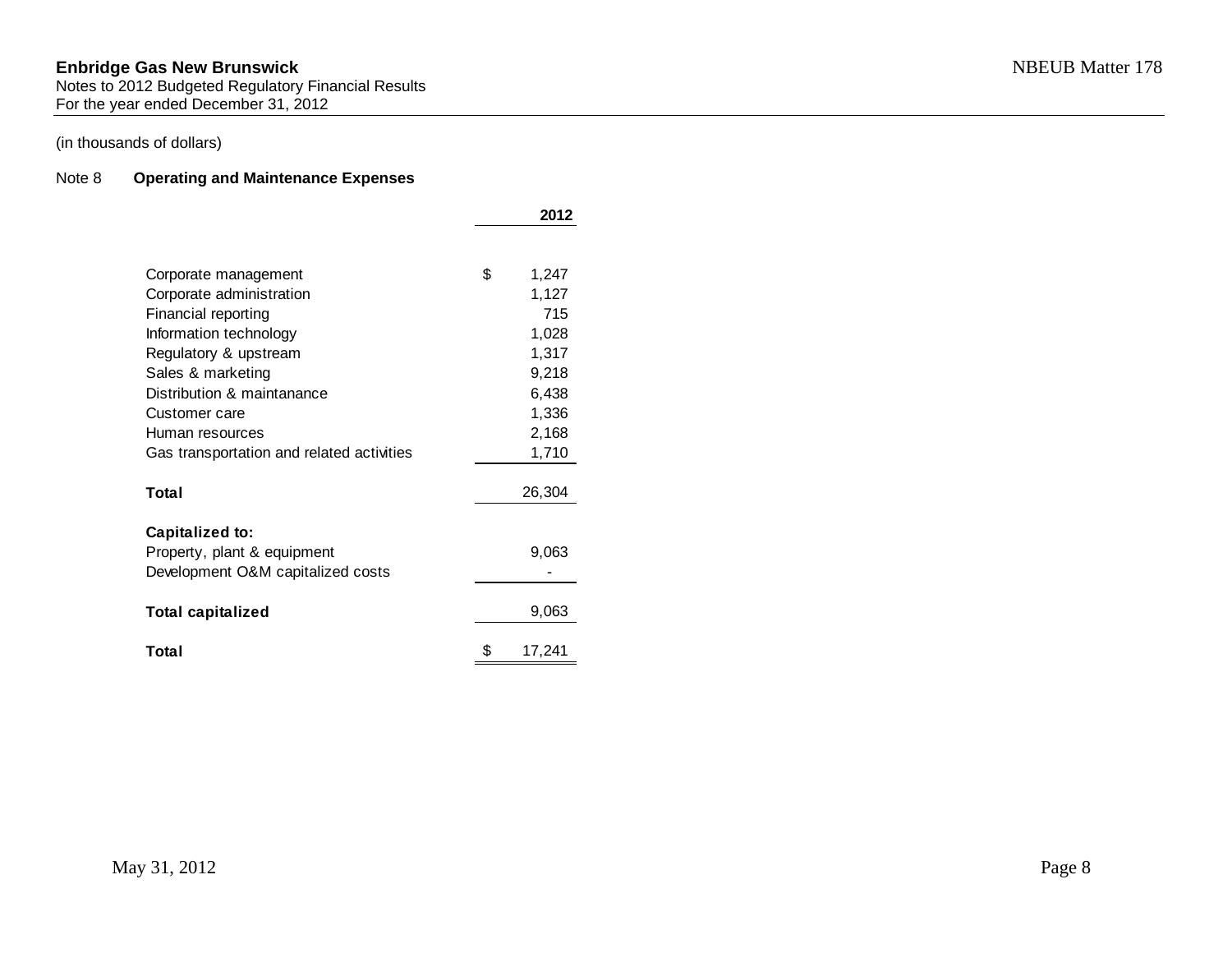## Note 9 **Interest on Amounts Due to Associates & Affiliates and Other Interest**

|                                                                                                    |   | 2012         |
|----------------------------------------------------------------------------------------------------|---|--------------|
| Interest on long-term debt<br>AIDC - allowance for funds used during construction (debt component) | S | 14.922<br>21 |
| Total interest on amounts due to associates & affiliates and other interest                        |   | 14.943       |

## Note 10 **Regulated Return on Equity**

|                                                                                                      |   | 2012         |
|------------------------------------------------------------------------------------------------------|---|--------------|
| Regulated return on equity<br>AEDC - allowance for funds used during construction (equity component) | S | 22,607<br>32 |
| Total regulated return on equity                                                                     |   | 22.639       |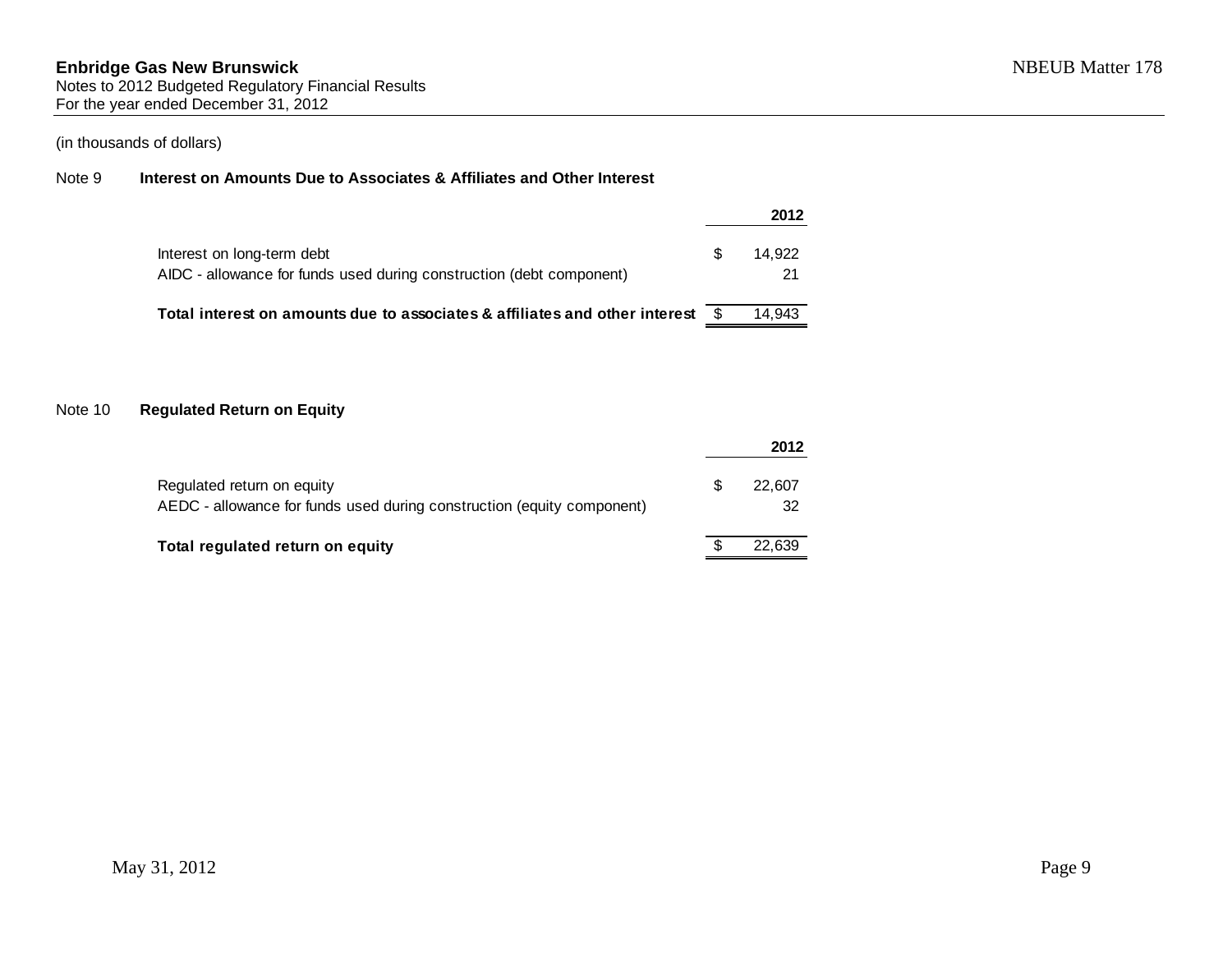Notes to 2012 Budgeted Regulatory Financial Results For the year ended December 31, 2012

## (in thousands of dollars)

## Note 11 **Rate Base for Regulatory Purposes**

|                                                                             | 2012                                 |
|-----------------------------------------------------------------------------|--------------------------------------|
| Property, plant & equipment                                                 |                                      |
| Cost<br>Accumulated amortization<br><b>Net</b>                              | \$<br>229,653<br>(43,079)<br>186,574 |
| <b>Deferred charges</b>                                                     |                                      |
| Franchise fee, at cost<br>Accumulated amortization<br><b>Net</b>            | 1,500<br>(1,025)<br>475              |
| Development O&M capitalized costs<br>Accumulated amortization<br><b>Net</b> | 126,158<br>(24, 790)<br>101,368      |
| Deferred carrying costs, at cost<br>Accumulated amortization<br><b>Net</b>  | 1,784<br>(1,675)<br>109              |
| Deferral account                                                            | 187,399                              |
| <b>Total deferred charges</b>                                               | 289,351                              |
| <b>Term deposit</b>                                                         | 2,963                                |
| <b>Working capital allowance</b>                                            | 1,532                                |
| Total rate base                                                             | \$<br>480,420                        |
| Average rate base                                                           | \$<br>461,763                        |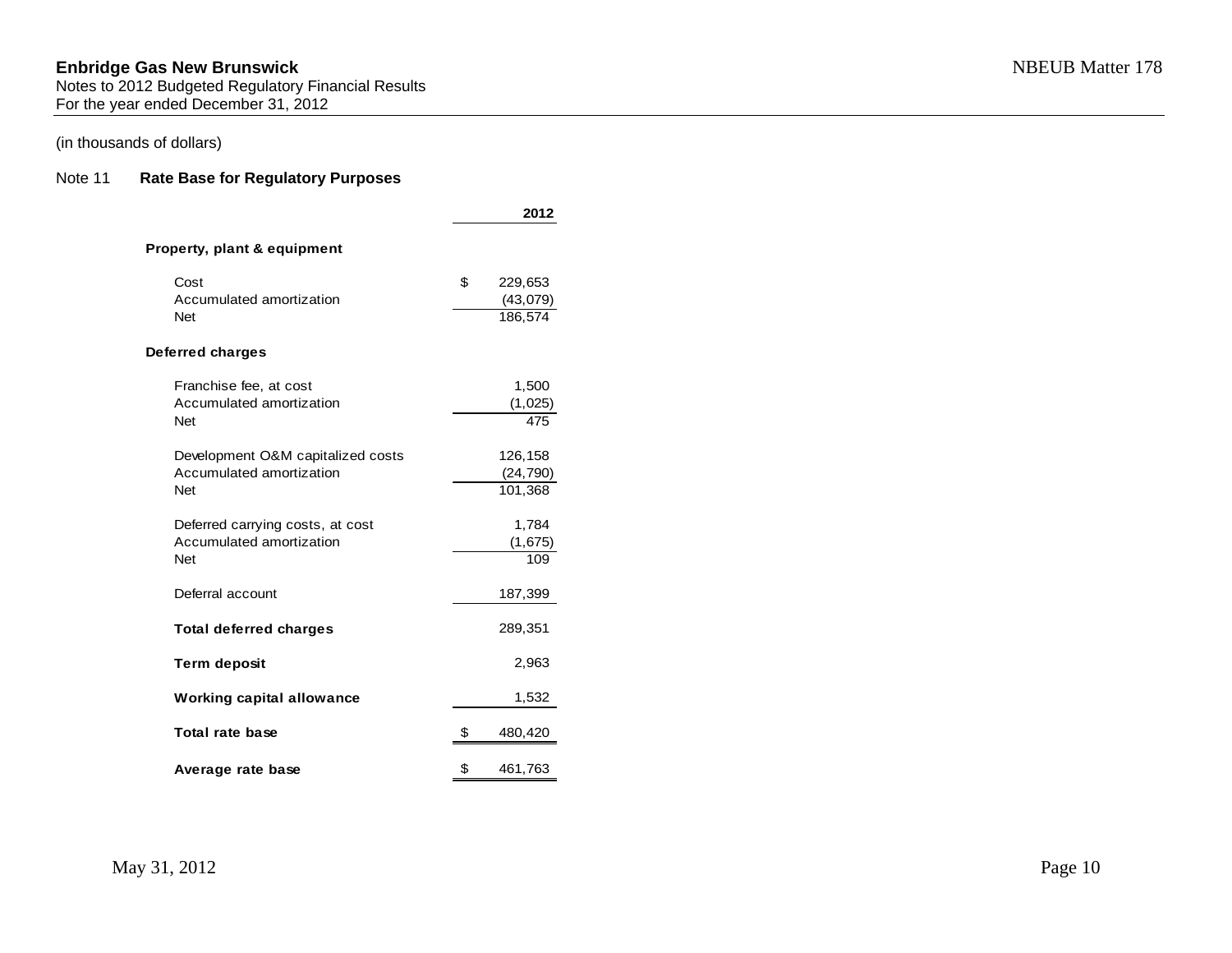## (in thousands of dollars)

## Note 12 **Capital Structure for Regulatory Purposes**

|                          | 2012 |         |  |
|--------------------------|------|---------|--|
| <b>Capital structure</b> |      |         |  |
| Long-term debt           | \$   | 262,150 |  |
| Equity                   |      | 218,846 |  |
| Total                    | S    | 480,996 |  |

## **Capital structure percentage**

| Long-term debt | 54.50%  |
|----------------|---------|
| Equity         | 45.50%  |
| Total          | 100.00% |

## **Capital structure average percentage for regulatory purposes**

| Long-term debt | 55.09%  |
|----------------|---------|
| Equity         | 44.91%  |
| Total          | 100.00% |

## **Weighted cost of capital for regulatory purposes**

| Long-term debt | 3.33% |
|----------------|-------|
| Equity         | 4.90% |
| Total          | 8.23% |